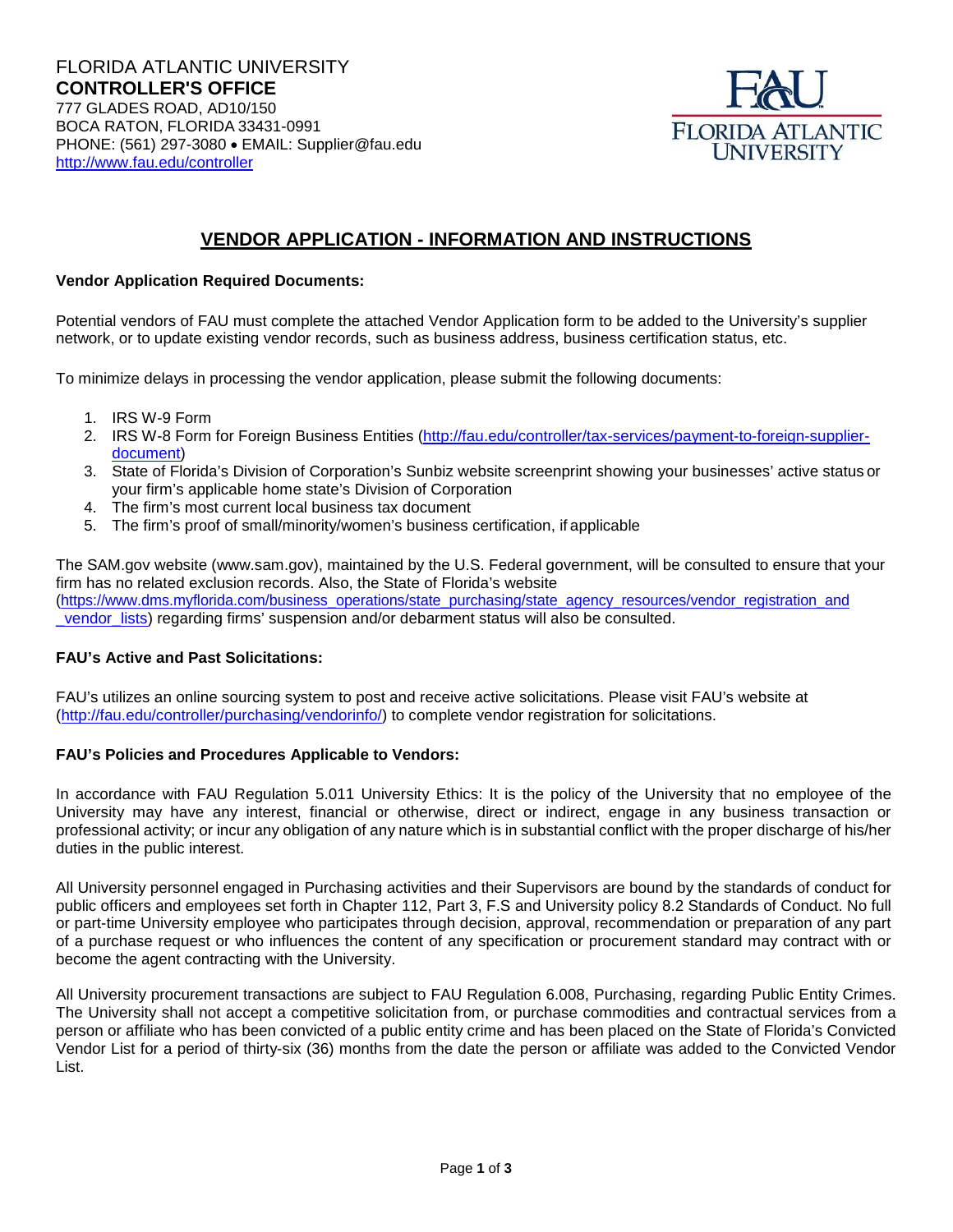**CONTROLLER'S OFFICE**  777 GLADES ROAD, AD10/150 BOCA RATON, FLORIDA 33431- 0991 PHONE: (561) 297-3080 • EMAIL: [Supplier@fau.edu](mailto:Supplier@fau.edu) http://www.fau.edu/controller

#### **VENDOR APPLICATION / INFORMATION SHEET**

**INSTRUCTIONS:** Fill in all spaces (insert "N/A" in blocks that are not applicable).Type or print all entries.

| A. CONTACT INFORMATION:                                                                                   |                                        | New Application____________ Change of Information________________________________ |  |
|-----------------------------------------------------------------------------------------------------------|----------------------------------------|-----------------------------------------------------------------------------------|--|
|                                                                                                           | International/Foreign Vendor__________ |                                                                                   |  |
| 1. COMPANY NAME AND ADDRESS (INCLUDE ZIP CODE)                                                            |                                        | 2. MAILING ADDRESS (IF DIFFERENT FROM #1)                                         |  |
| 3. CONTACT INFORMATION<br>POINT OF CONTACT POINT OF CONTACT<br>FAX #<br>$E-MAIL$ $\overline{\phantom{a}}$ |                                        | 4. REMITTANCE ADDRESS (IF DIFFERENT FROM #1 OR #2)                                |  |

**B. COMMODITY CODES:** Please list the commodity codes your firm may offer to the University. For more information, please visit UNSPS, United Nations Standard Products and Services Code, website at [https://www.unspsc.org/search-code.](https://www.unspsc.org/search-code)

| <b>Commodity Code(s)</b> |         |          |     |  |  |
|--------------------------|---------|----------|-----|--|--|
| . .                      | ົ<br>z. | 3.       | 4.  |  |  |
| 5.                       | 6.      | ⇁<br>. . | 8.  |  |  |
| 9.                       | 10.     | 11.      | 12. |  |  |
| 13.                      | 14.     | 15.      | 16. |  |  |
| 17.                      | 18.     | 19.      | 20. |  |  |

**C. BUSINESS SIZE DECLARATION:** For certified firms, please identify the applicable certification, as well as listing the certifying organization and dates. Please visit the following websites for additional information regarding the available business certifications:

**https:**[//certify.sba.gov](https://certify.sba.gov/) 

[https://www.dms.myflorida.com/agency\\_administration/office\\_of\\_supplier\\_diversity\\_osd/get\\_certified](https://www.dms.myflorida.com/agency_administration/office_of_supplier_diversity_osd/get_certified) <https://fsmsdc.org/certified-mbe/>

|    | <b>Certification Designation</b> | <b>Certifying Agency</b> | <b>Certification #</b> | <b>Active Dates of Certification</b> |
|----|----------------------------------|--------------------------|------------------------|--------------------------------------|
|    | African-American                 |                          |                        |                                      |
|    | Hispanic-American                |                          |                        |                                      |
|    | Asian-American                   |                          |                        |                                      |
| 4. | Native-American                  |                          |                        |                                      |
| 5. | Non-minority Woman               |                          |                        |                                      |
|    | Owned                            |                          |                        |                                      |